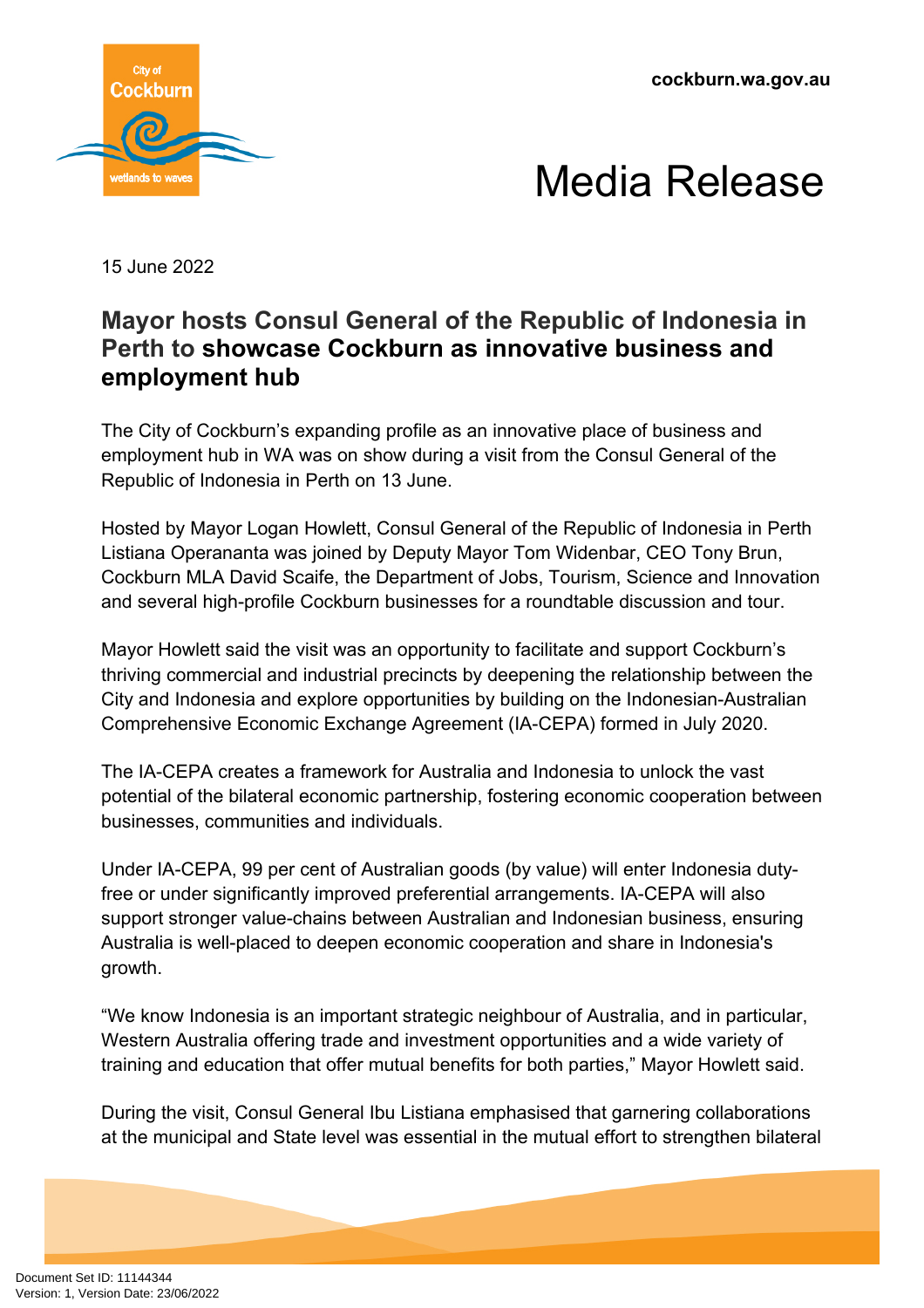

## Media Release

relations between Indonesia and Australia.

"For that, the Consulate General of Indonesia in Perth is committed to facilitating further collaborations and initiatives with the City of Cockburn which may lead to a broader scope of multi-sectoral cooperation within the framework of the IA-CEPA and WA – East Java Sister State/Province partnership."

Mayor Howlett said there were many areas Cockburn could collaborate with Indonesia.

"This includes shipbuilding with Surabaya, an Indonesia-WA Memorandum of Understanding to work with the Electrical and Communications Association of WA to increase training of Indonesian electricians, plus opportunities in the Education, space, health and maritime sectors," he said

"The roundtable provided participants with an opportunity to build on the highly valued Sister State relationship established between East Java and the Government of Western Australia in 1990.

"With a population of 273 million, Indonesia is the largest economy in South East Asia and is forecast to be the world's fourth largest economy by 2050.

"Cockburn is a major contributor to the economic activity of the region and its economic profile reflects its strong position.

"The City's Gross Regional Product is estimated at just over \$9.5b, which is 3 per cent of WA's Gross State Product (\$316b). We are home to over 8,500 local businesses and there are over 43,000 local jobs and 61,000 residents are employed across a range of sectors.

"The Manufacturing industry makes the greatest contribution to economic output in the region, which at \$7.8b accounts for 33 per cent of total output and supports over 7,300 jobs.

 "Over the last 10 years local jobs have almost tripled. This growth is expected to continue, as the population is forecast to increase by nearly 50,000 people over the next 20 years.